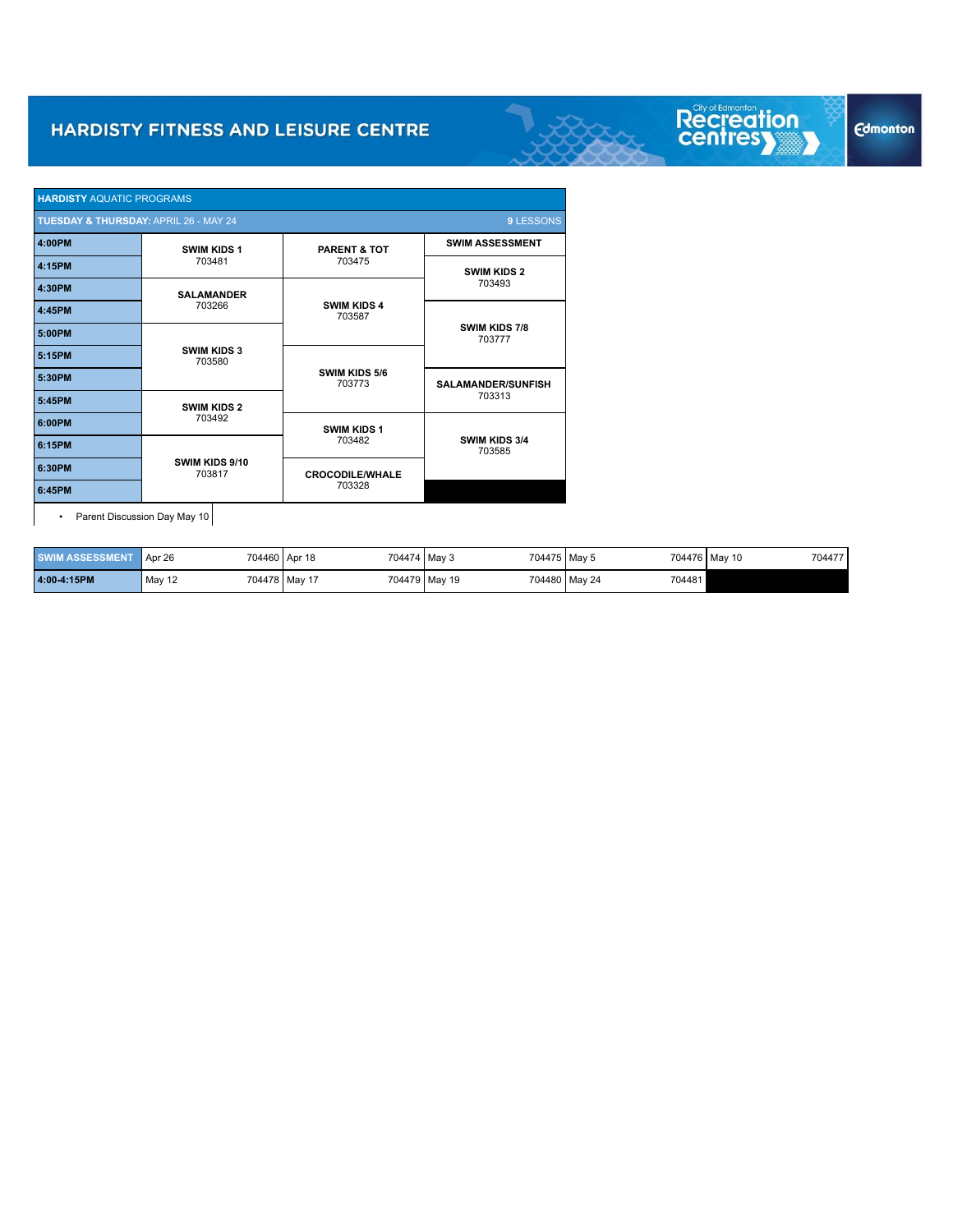| <b>HARDISTY AQUATIC PROGRAMS</b>     |                              |                              |                              |  |
|--------------------------------------|------------------------------|------------------------------|------------------------------|--|
| TUESDAY & THURSDAY: MAY 26 - JUNE 23 |                              |                              | 9 LESSONS                    |  |
| 4:00PM                               | <b>SALAMANDER</b>            | <b>SWIM KIDS 2</b>           | <b>PARENT &amp; TOT</b>      |  |
| 4:15PM                               | 703273                       | 703476                       | 703574                       |  |
| 4:30PM                               | <b>SWIM KIDS 1</b>           |                              |                              |  |
| 4:45PM                               | 703483                       | <b>SWIM KIDS 3</b><br>703581 | <b>SWIM KIDS 8</b><br>703776 |  |
| 5:00PM                               |                              |                              |                              |  |
| 5:15PM                               | <b>SWIM KIDS 5</b><br>703772 | <b>SALAMANDER/SUNFISH</b>    | <b>SWIM KIDS 1</b>           |  |
| 5:30PM                               |                              | 703317                       | 703484                       |  |
| 5:45PM                               | <b>SWIM KIDS 2</b>           |                              | <b>PRIVATE LESSON</b>        |  |
| 6:00PM                               | 703494                       | <b>SWIM KIDS 4</b><br>703588 |                              |  |
| 6:15PM                               |                              |                              |                              |  |
| 6:30PM                               | SWIM KIDS 7/8<br>703778      | <b>SUNFISH</b>               | SWIM KIDS 9/10<br>703818     |  |
| 6:45PM                               |                              | 703354                       |                              |  |

• Parent Discussion Day June 9

| <b>PRIVATE LESSON</b> | May 26        | 703991<br>702990 May 31 | 703992 Jun<br>l I Jun 2 | 704421 Jun 9            | 704423 |
|-----------------------|---------------|-------------------------|-------------------------|-------------------------|--------|
| 5:45-6:15PM           | <b>Jun 14</b> | 704424 Jun 16           | 704425 Jun 21           | 704427<br>704426 Jun 23 |        |

# **Edmonton**

Recreation<br>centres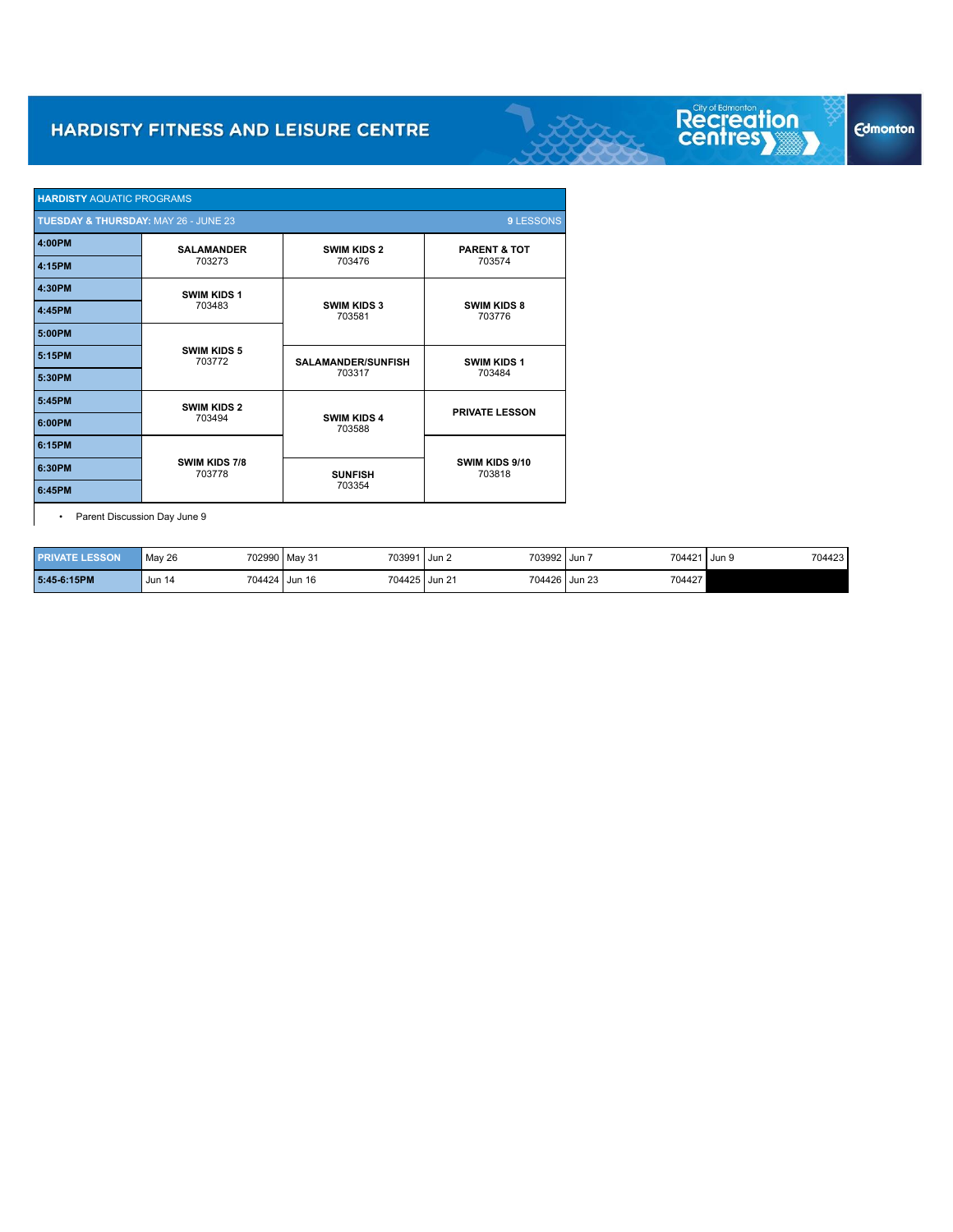| <b>HARDISTY AQUATIC PROGRAMS</b>    |                                |                                |                          |                              |  |  |  |
|-------------------------------------|--------------------------------|--------------------------------|--------------------------|------------------------------|--|--|--|
| <b>SATURDAY: APRIL 23 - JUNE 25</b> |                                |                                |                          | 9LESSONS                     |  |  |  |
| 9:00AM                              |                                | <b>SWIM KIDS 1</b>             | <b>PARENT &amp; TOT</b>  |                              |  |  |  |
| 9:15AM                              | SWIM KIDS 5/6<br>703582        | 703486                         | 703478                   | <b>SWIM KIDS 3</b><br>703774 |  |  |  |
| 9:30AM                              |                                |                                | <b>SWIM ASSESSMENT</b>   |                              |  |  |  |
| 9:45AM                              | <b>SALAMANDER</b>              | SWIM KIDS 7/8<br>70379         | <b>SWIM KIDS 2</b>       | <b>SUNFISH</b>               |  |  |  |
| 10:00AM                             | 703274                         |                                | 703576                   | 703357                       |  |  |  |
| 10:15AM                             | <b>SWIM KIDS 1</b>             | <b>SALAMANDER</b>              |                          |                              |  |  |  |
| 10:30AM                             | 703485                         | 703275                         | SWIM KIDS 9/10<br>703819 | <b>SWIM KIDS 4</b><br>703589 |  |  |  |
| 10:45AM                             | <b>SUNFISH</b>                 | <b>PARENT &amp; TOT</b>        |                          |                              |  |  |  |
| 11:00AM                             | 703355                         | 703477                         | <b>PRIVATE LESSON</b>    |                              |  |  |  |
| 11:15AM                             |                                |                                |                          | <b>SWIM KIDS 3</b><br>703583 |  |  |  |
| 11:30AM                             | <b>ADULT BASIC 2</b><br>703830 | <b>ADULT BASIC 1</b><br>703828 | <b>SWIM KIDS 1</b>       |                              |  |  |  |
| 11:45AM                             |                                |                                | 703487                   |                              |  |  |  |
| 12:00PM                             | <b>SWIM KIDS 2</b>             | <b>CROCODILE/WHALE</b>         | <b>SALAMANDER</b>        | <b>SWIM KIDS 1</b>           |  |  |  |
| 12:15PM                             | 703575                         | 703351                         | 703276                   | 704829                       |  |  |  |
| 12:30PM                             |                                |                                |                          |                              |  |  |  |
| 12:45PM                             |                                |                                |                          |                              |  |  |  |
| 1:00PM                              |                                |                                |                          |                              |  |  |  |
| 1:15PM                              |                                |                                |                          |                              |  |  |  |
| 1:30PM                              |                                |                                |                          |                              |  |  |  |
| 1:45PM                              |                                |                                |                          |                              |  |  |  |

- Parent Discussion Day May 28
- No Lesson May 21

| <b>PRIVATE LESSON</b> | Apr 23<br>704509 Apr 30 | 704509 May 7 |                                | 704510 May 14 | 704511 May 28 | 704512 |
|-----------------------|-------------------------|--------------|--------------------------------|---------------|---------------|--------|
| 9:30-9:45AM           | 704513 Jun 11<br>Jun 4  |              | 704514 Jun 18<br>704515 Jun 25 |               | 704516        |        |
|                       |                         |              |                                |               |               |        |

| <b>SWIM ASSESSMENT</b> | 704429 Apr 30<br>Apr 23 | 704430 May 7  | 704431 May 14           | 704432 May 28<br>704433 |
|------------------------|-------------------------|---------------|-------------------------|-------------------------|
| 11:00-11:30AM          | 704434 Jun 11<br>Jun 4  | 704435 Jun 18 | 704437<br>704436 Jun 25 |                         |

Recreation<br>centresy